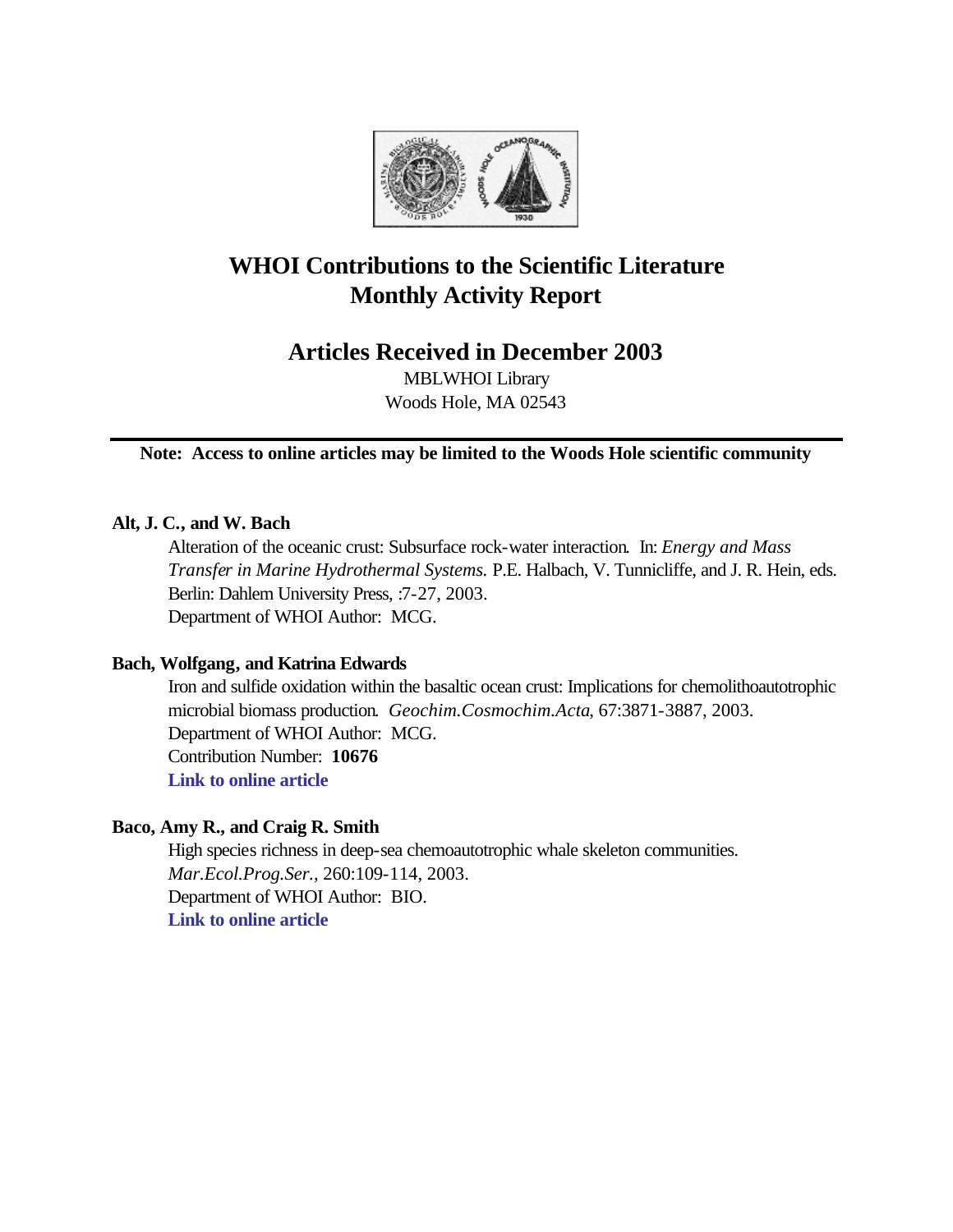**Barth, J. A., T. J. Cowles, P. M. Korso, R. K. Shearman, A. Huyer, and R. L. Smith** Injection of carbon from the shelf to offshore beneath the euphotic zone in the California Current. *J.Geophys.Res.*, 107(C6),3057,doi:10.1029/2001JC000956,, 2002. Department of WHOI Author: PO. **[Link to online article](http://www.agu.org/journals/jc/jc0206/2001JC000956/2001JC000956.pdf)**

# **Benfield, Mark C., Andone C. Lavery, Peter H. Wiebe, Charles H. Greene, Timothy K. Stanton, and Nancy J. Copley**

Distributions of physonect siphonulae in the Gulf of Maine and their potential as important sources of acoustic scattering. *Can.J.Fish.Aquat.Sci.*, 60:759-772, 2003. Department of WHOI Author: AOPE. BIO. Contribution Number: **10922**

### **Blackwell, S., J. Case, S. Glenn, J. Kohut, M. Moline , M. Purcell, O. Schofield, and C. Von Alt**

A new AUV platform for studying near shore bioluminescence structure. In: *Bioluminescence & Chemiluminescence: Progress & Current Applications*. Philip E Stanley and Larry J Kricka, eds. Riveredge, NJ: World Scientific, :197-200, 2002. Department of WHOI Author: AOPE.

### **Buesseler, Ken O., Martin Hassellov, and Minhan Dai**

Comment on: "Trace metal levels in uncontaminated groundwater of a coastal watershed: Importance of colloidal forms". *Environ.Sci.Technol.*, 37:657-658, 2003. Department of WHOI Author: MCG.

### **Buynevich, Ilya V.**

Subsurface evidence of a pre-1846 beach [sic] across Menauhant Barrier, Cape Cod, Massachusetts. *Shore Beach*, 71(3):3-6, 2003. Department of WHOI Author: GEOL. Contribution Number: **10912**

### **Chen, Chanhsheng, Hedong Liu, and Robert C. Beardsley**

An unstructured grid, finite-volume, three-dimensional, primitive equations ocean model: Application to coastal ocean and estuaries. *J.Atmos.Ocean.Technol.*, 20:159-186, 2003. Department of WHOI Author: PO.

### **Chu, Dezhang, Kenneth G. Foote, Lawrence C. Hufnagle, Jr., Terence R. Hammar, Stephen P. Liberatore, Kenenth C. Baldwin, Larry A. Mayer, and Andrew McLeod**

Calibrating a 90-kHz multibeam sonar. *Oceans '03*, :1633-1636, 2003. Department of WHOI Author: AOPE. Contribution Number: **10986**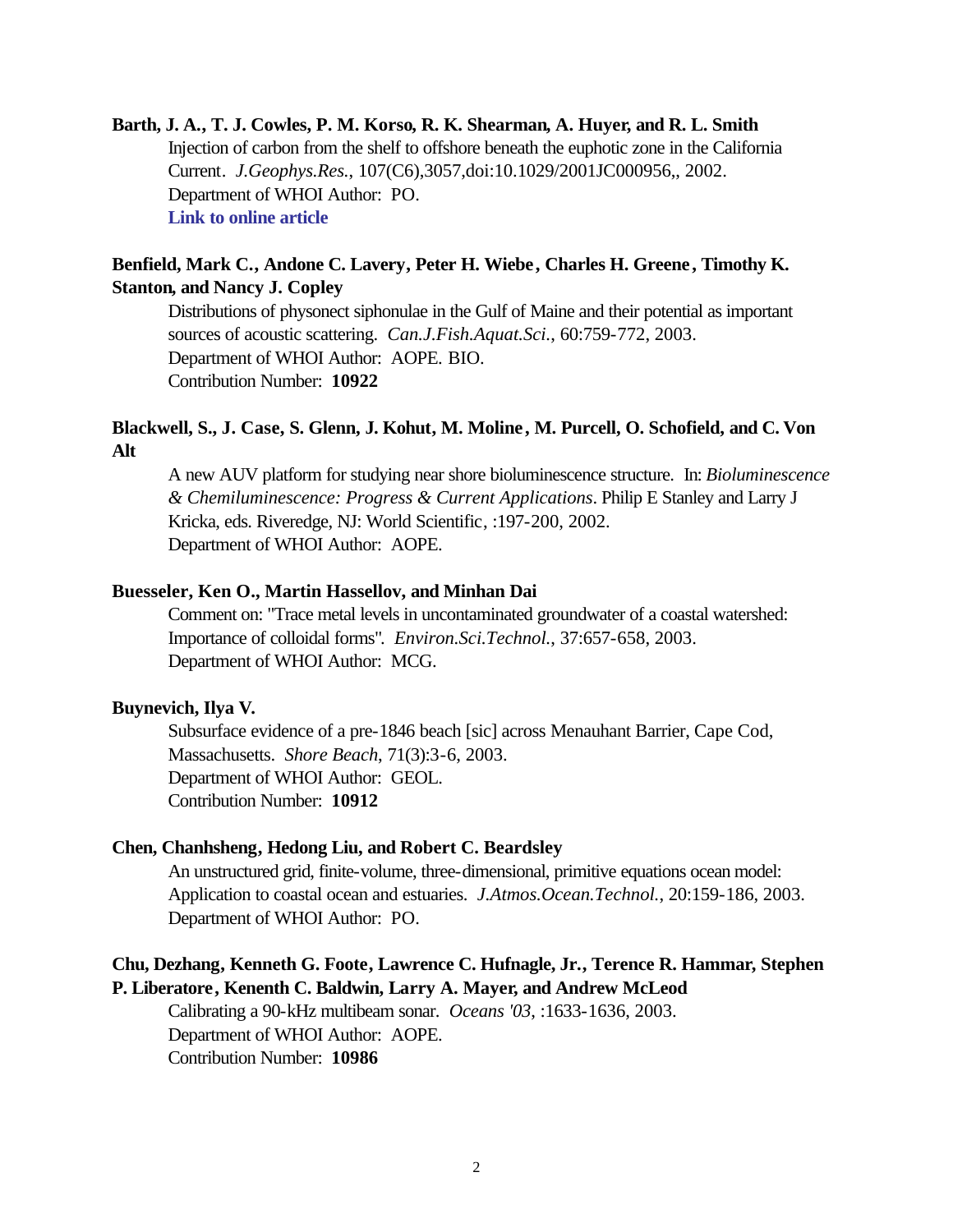### **Clift, Peter D., Hans Schouten, and Amy E. Draut**

A general model of arc-continent collision and subduction polarity reversal from Taiwan and the Irish Caledonides. In: *Intra-Oceanic Subduction Systems: Tectonic and Magmatic Processes*. R. D. Larter and P. T. Leat, eds. London: The Geological Society, :81-98, 2003. Department of WHOI Author: GEOL. Contribution Number: **10772**

#### **Coco, Giovanni, T. K. Burnet, B. T. Werner, and Steve Elgar**

Test of self-organization in beach cusp formation. *J.Geophys.Res.*, 108(C3),3101,doi:10.1029/2002JC001496, 2003. Department of WHOI Author: AOPE. **[Link to online article](http://www.agu.org/journals/jc/jc0303/2002JC001496/2002JC001496.pdf)**

### **Delaney, J., P. Beauchamp, M. McNutt, C. Barnes, A. Chave, and J. Madden**

Project NEPTUNE: An interactive regional cabled ocean observatory in the northeast Pacific. *Oceans '03*, :1038-1042, 2003. Department of WHOI Author: AOPE.

### **Dickson, Robert R., Ruth Curry, and Igor Yashayaev**

Recent changes in the North Atlantic. *Phil.Trans.R.Soc.Lond.A*, 361:1917-1934, 2003. Department of WHOI Author: PO. **[Link to online article](http://taddeo.ingentaselect.com/vl=1997493/cl=80/nw=1/fm=docpdf/rpsv/cw/rsl/1364503x/v361n1810/s6/p1917)**

# **Dilling, Lisa, Scott C. Doney, Jae Edmonds, Kevin R. Gurney, Robert Harriss, David Schimel, Britton Stephens, and Gerald Stokes**

The role of carbon cycle observations and knowledge in carbon management. *Annu.Rev.Energy Environ.*, 28:521-558, 2003. Department of WHOI Author: MCG. Contribution Number: **10883 [Link to online article](http://arjournals.annualreviews.org/doi/pdf/10.1146/annurev.energy.28.011503.163443)**

### **Draut, Amy E., Maureen E. Raymo, Jerry F. McManus, and Delia W. Oppo**

Climate stability during the Pliocene warm period. *Paleoceanography*, 18(4),1078,doi:10.1029/2003PA000889, 2003. Department of WHOI Author: GEOL. Contribution Number: **10955 [Link to online article](http://www.agu.org/journals/pa/pa0304/2003PA000889/2003PA000889.pdf)**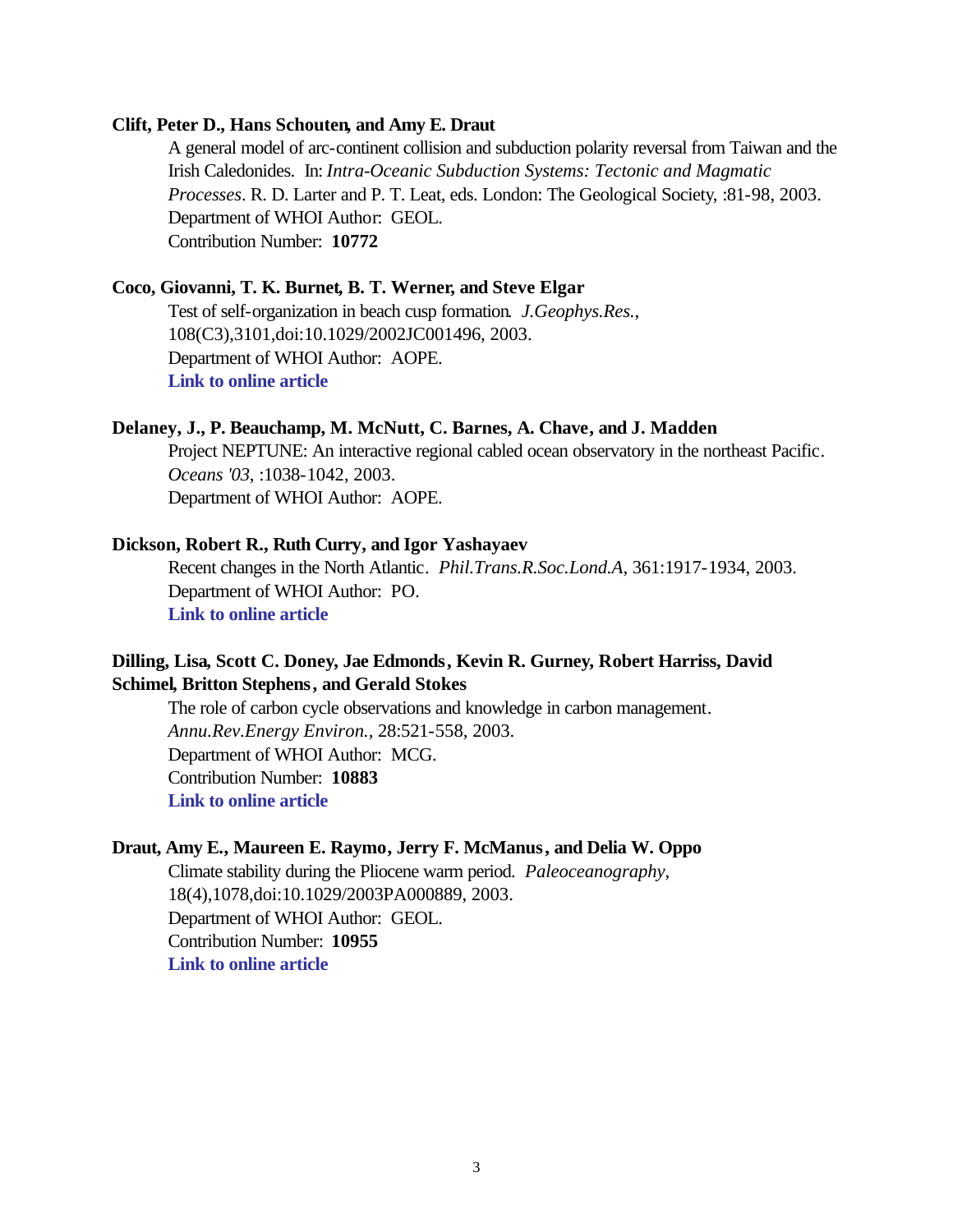#### **Evans, Rob L., and Dan Lizarralde**

Geophysical evidence for karst formation associated with offshore groundwater transport: An example from North Carolina. *Geochem.Geophys.Geosyst.*, 4,1069,doi:10.1029/2003GC000510, 2003. Department of WHOI Author: GEOL. **[Link to online article](http://www.agu.org/journals/gc/gc0308/2003GC000510/2003GC000510.pdf)**

#### **Fredriksson, David W., James D. Irish, M. Robinson Swift, and Barbaros Celikkol**

The heave response of a central spar fish cage. *J.Offshore Mech.Arct.Eng*, 125(4):242-248, 2003.

Department of WHOI Author: AOPE.

### **Frisk, George V.**

The relationship between low-frequency phase rate and source-receiver motion in shallow water: Theory and experiment. In: *17th International Congress on Acoustics, Rome, Italy, September 2-7, 2001.* New York, NY: ICA, 2:20-21, 2001. Department of WHOI Author: AOPE.

### **Frye, Daniel, Uri ten Brink, Walter Paul, Kenneth Peal, and Keith von der Heydt**

Real-time seismic data from the coastal ocean. *Oceans '03*, :81-85, 2003. Department of WHOI Author: AOPE.

#### **Gaetani, Glenn A., and Timothy L. Grove**

Experimental constraints on melt generation in the mantle wedge. In: *The Subduction Factory.*  J. Elier, ed. Washington, DC: American Geophysical Union, :107-134, 2003. Department of WHOI Author: GEOL.

### **Godeaux, J. E. A., and G. R. Harbison**

On some pelagic doliolid tunicates (Thaliacea, doliolida) collected by a submersible off the eastern North American coast. *Bull.Mar.Sci.*, 72:589-612, 2003. Department of WHOI Author: BIO.

**Gonfiantini, Roberto, Sonia Tonarini, Manfred Groning, Alessandra Adorni-Braccesi, Assad S. Al-Ammar, Marcus Astner, Sebastien Bachler, Ramon M. Barnes, Randy L. Bassett, Alain Cocherie, Annette Deyhle, Andrea Dini, Giorgio Ferrara, Jerome Gaillardet, Judith Grimm, Catherine Guerrot, Urs Krahenbuhl, Graham Layne, Damien Lemarchand, et al**

Intercomparison of boron isotope and concentration measurements. Part II: Evaluation of results. *Geostand.Newsl.*, 27:41-57, 2003. Department of WHOI Author: GEOL.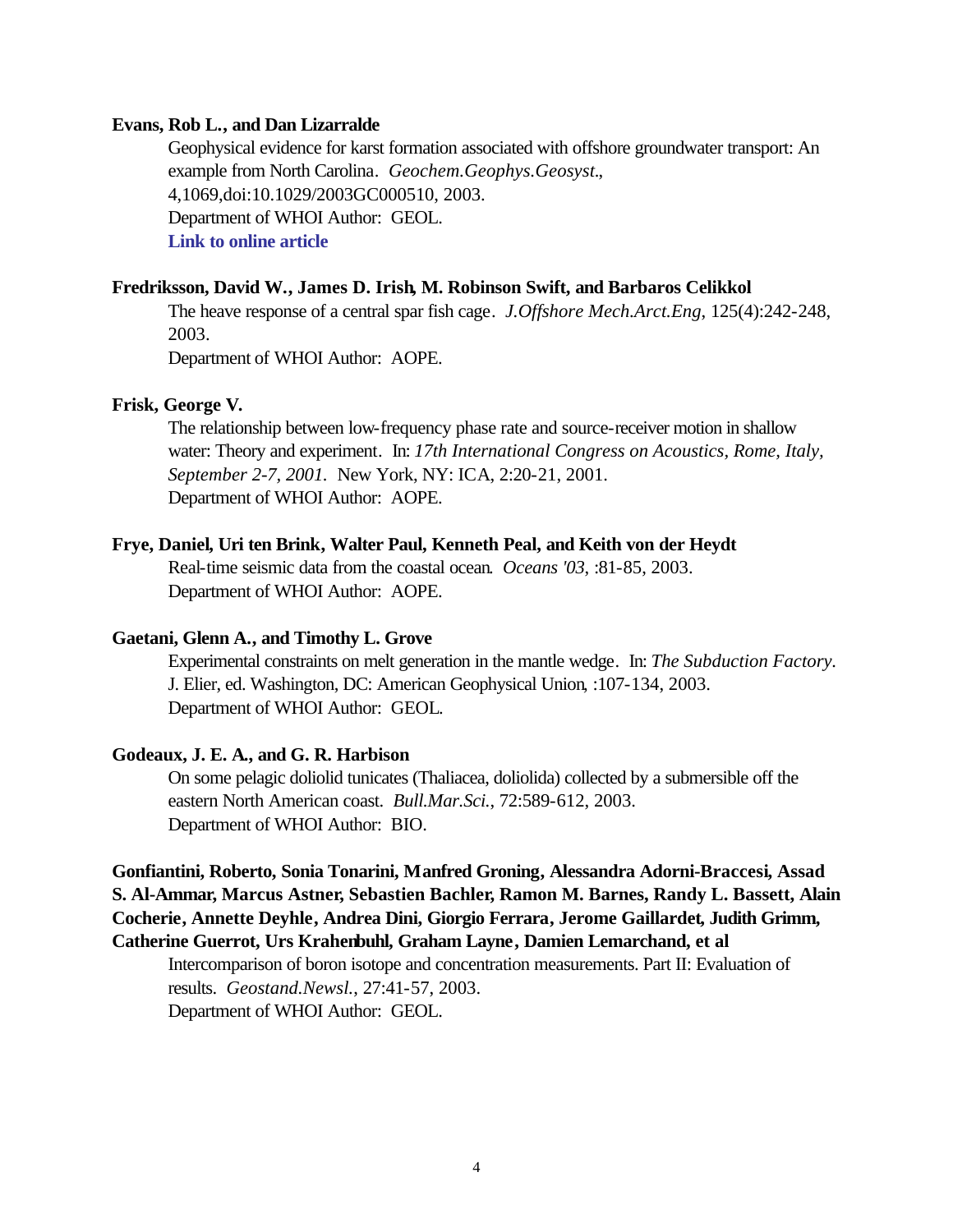### **Green, Rebecca E., Heidi M. Sosik, and Robert J. Olson**

Contributions of phytoplankton and other particles to inherent optical properties in New England continental shelf waters. *Limnol.Oceanogr.*, 48:2377-2391, 2003. Department of WHOI Author: BIO. Contribution Number: **10769**

### **Greene, C. H., A. J. Pershing, A. Conversi, B. Planque, C. Hannah, D. Sameoto, E. Head, P. C. Smith, P. C. Reid, J. Jossi, D. Mountain, M. C. Benfield, P. H. Wiebe, and E. Durbin**

Trans-Atlantic responses of *Calanus finmarchicus* populations to basin-scale forcing associated with the North Atlantic Oscillation. *Prog.Oceanogr.*, 58:301-312, 2003. Department of WHOI Author: BIO. **[Link to online article](http://www.sciencedirect.com/science?_ob=MImg&_imagekey=B6V7B-49NVDSG-5-F&_cdi=5838&_orig=browse&_coverDate=09%2F30%2F2003&_sk=999419997&view=c&wchp=dGLbVzb-zSkzk&_acct=C000011858&_version=1&_userid=142773&md5=fcb2f206c37a90aa06ce272299bc0649&ie=f.pdf)**

### **Grove, Timothy L., Linda T. Elkins-Tanton, Stephen W. Parman, Nilanjan Chatterjee, Othmar Muentener, and Glenn A. Gaetani**

Fractional crystallization and mantle-melting controls on calc-alkaline differentiation trends. *Contrib.Mineral.Petrol.*, 145:515-533, 2003. Department of WHOI Author: GEOL. **[Link to online article](http://www.springerlink.com/app/home/content.asp?wasp=7hxdagvvlh7xw1mlpt6y&referrer=contribution&format=2&page=1&pagecount=19)**

### **Hammar, Terence R., Kenneth G. Foote, and Stephen P. Liberatore**

Advances in developing a high-frequency sonar calibration facility. *Oceans '03*, :1622-1624, 2003.

Department of WHOI Author: AOPE. Contribution Number: **10987**

### **Han, S. M., and H. Benaroya**

Vibration of a compliant tower in three-dimensions. *J.Sound Vib.*, 250:675-709, 2002. Department of WHOI Author: AOPE.

### **Hanghoj, K., M. Storey, and O. Stecher**

An isotope and trace element study of the East Greenland Tertiary Dyke Swarm: Constraints on temporal and spatial evolution during continental rifting. *J.Petrol.*, 44:2081-2112, 2003. Department of WHOI Author: GEOL. **[Link to online article](http://petrology.oupjournals.org/cgi/reprint/44/11/2081.pdf)**

#### **Harding, Karin C., Tero Harkonen, and Jesus Pineda**

Estimating quasi extinction risk of European harbour seals: Reply to Lonergan & Harwood (2003). *Ecol.Lett.*, 6:894-897, 2003. Department of WHOI Author: BIO. **[Link to online article](http://www.blackwell-synergy.com/links/doi/10.1046/j.1461-0248.2003.00507.x/full/)**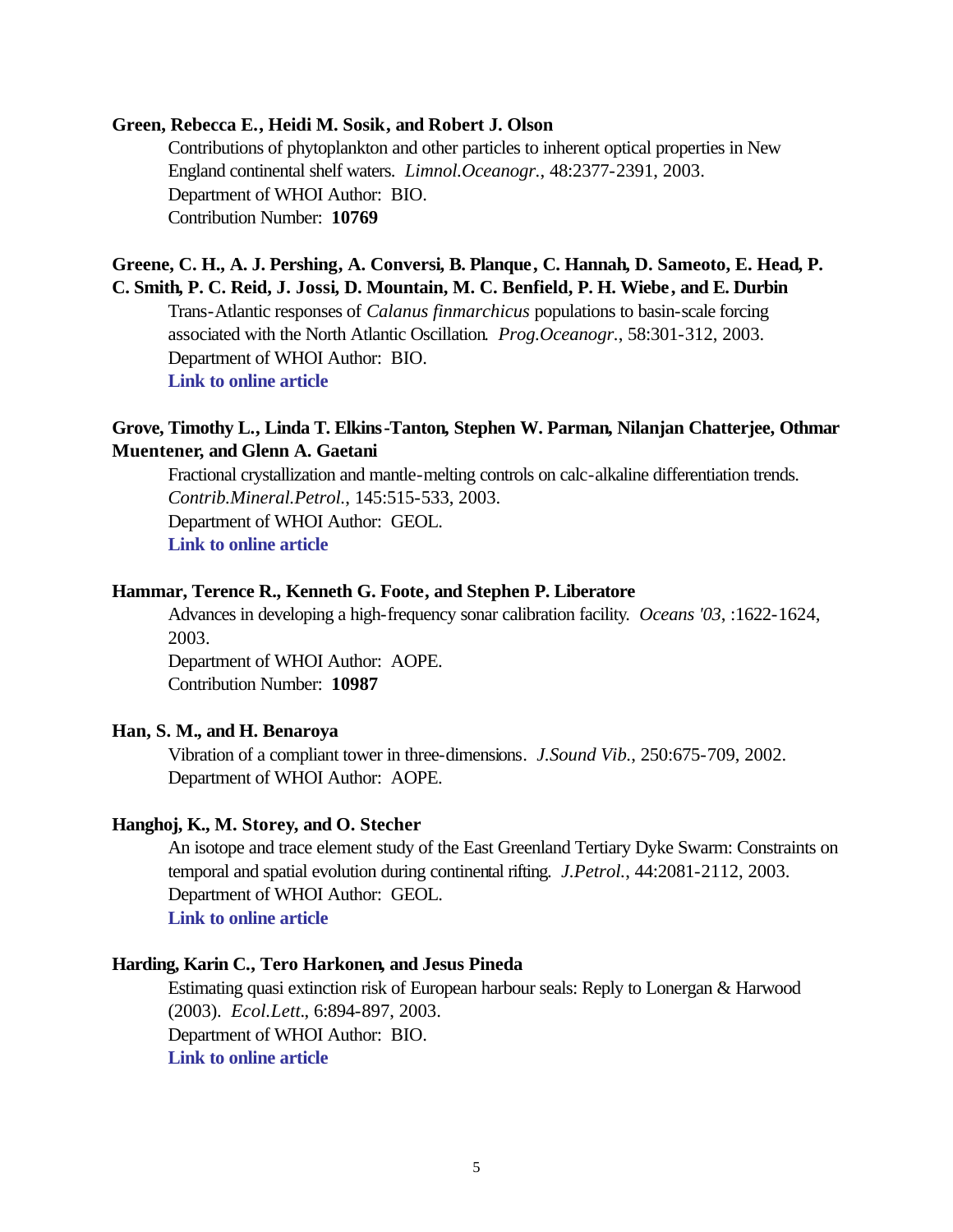### **Heusser, L., and D. Oppo**

Millennial- and orbital-scale climate variability in southeastern United States and in the subtropical Atlantic during Marine Isotope Stage 5: Evidence from pollen and isotopes in ODP Site 1059. *Earth Planet.Sci.Lett.*, 214:483-490, 2003. Department of WHOI Author: GEOL. **[Link to online article](http://www.sciencedirect.com/science?_ob=MImg&_imagekey=B6V61-49CR9VN-2-5&_cdi=5801&_orig=browse&_coverDate=09%2F30%2F2003&_sk=997859996&view=c&wchp=dGLbVzz-zSkWz&_acct=C000011858&_version=1&_userid=142773&md5=9f6f3b9570cb8c1856594d3b43a9688a&ie=f.pdf)**

### **Hirth, Greg, and David Kohlstedt**

Rheology of the upper mantle and the mantle wedge: A view from the experimentalists. In: *The Subduction Factory.* J. Elier, ed. Washington, DC: American Geophysical Union, :83-105, 2003.

Department of WHOI Author: GEOL.

### **Holbrook, W. Steven, Pedro Paramo, Scott Pearse, and Raymond W. Schmitt**

Thermohaline fine structure in an oceanographic front from seismic reflection profiling. *Science*, 301:821-824, 2003.

Department of WHOI Author: PO.

**[Link to online article](http://www.sciencemag.org/cgi/reprint/301/5634/821.pdf)**

# **Hopper, John R., Trine Dahl-Jensen, W. Steven Holbrook, Hans Christian Larsen, Dan Lizarralde, Jun Korenaga, Graham M. Kent, and Peter B. Kelemen**

Structure of the SE Greenland margin from seimic reflection and refraction data: Implications for nascent spreading center subsidence and asymmetric crustal accretion during North Atlantic opening. *J.Geophys.Res.*, 108(B5),2269,doi:10.1029/2002JB001996, 2003. Department of WHOI Author: GEOL. **[Link to online article](http://www.agu.org/journals/jb/jb0305/2002JB001996/2002JB001996.pdf)**

### **Hunt, John M., R. Paul Philip, and Keith A. Kvenvolden**

Early developments in petroleum geochemistry. *Org.Geochem.*, 33:1025-1052, 2002. Department of WHOI Author: MCG. **[Link to online article](http://www.sciencedirect.com/science?_ob=MImg&_imagekey=B6V7P-46H7T16-1-10&_cdi=5848&_orig=browse&_coverDate=09%2F30%2F2002&_sk=999669990&view=c&wchp=dGLbVtb-zSkzk&_acct=C000011858&_version=1&_userid=142773&md5=0d8d71462af114f0bc051c1e30172bd6&ie=f.pdf)**

### **Iglesias-Rodriguez, M. Debora, Christopher W. Brown, Scott C. Doney, Joan Kleypas, Dorota Kolper, Zbigniew Kolper, Paul K. Hayes, and Paul G. Falkowski**

Representing key phytoplankton functional groups in ocean carbon cycle models: Coccolithophores. *Global Biogeochem.Cycles*, 16,1100,doi:10.1029/2001GB001454, 2002.

Department of WHOI Author: MCG. **[Link to online article](http://www.agu.org/journals/gb/gb0204/2001GB001454/2001GB001454.pdf)**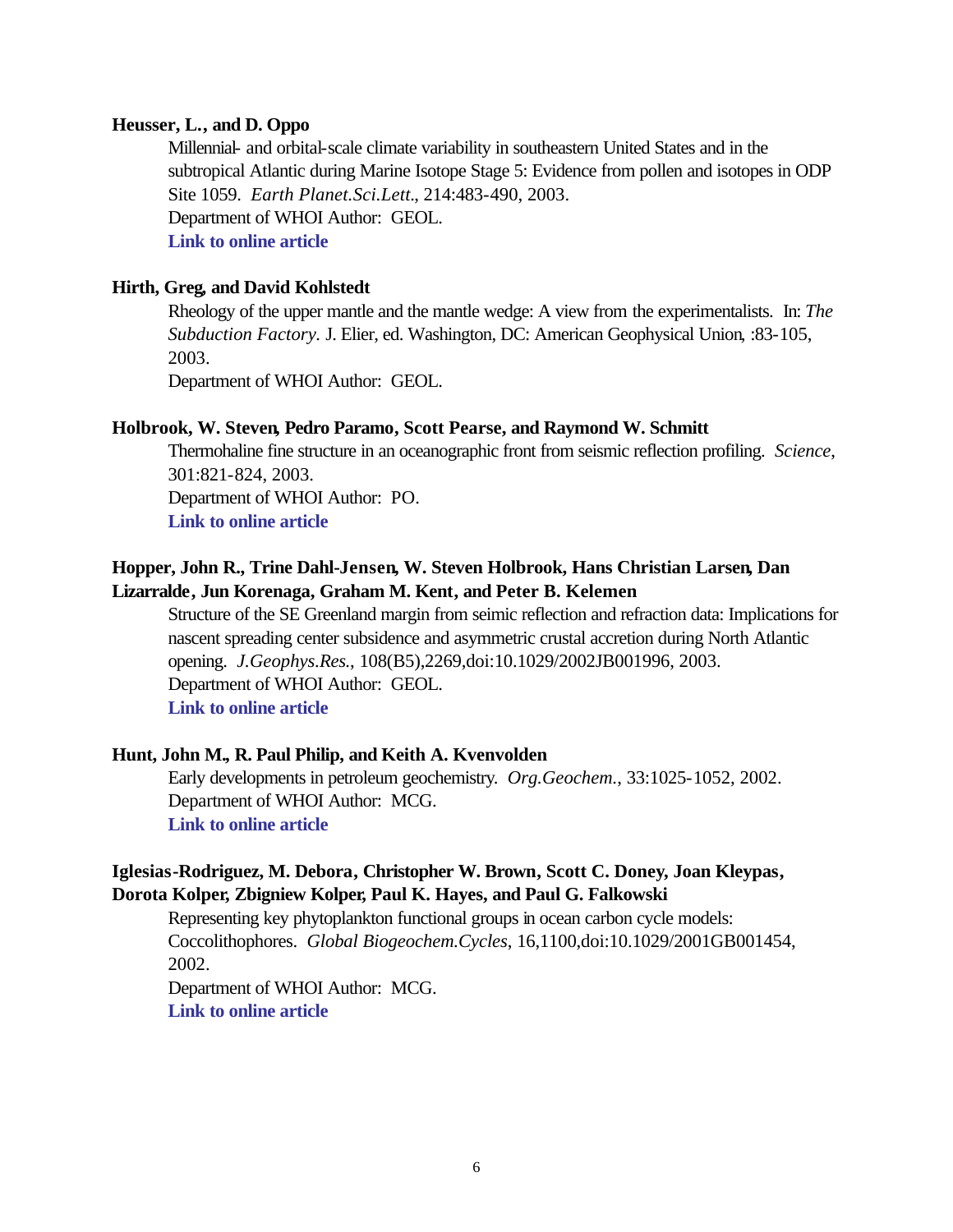#### **Irish, James D., and David W. Fredriksson**

Telemetering environmental monitoring buoy and mooring. *Oceans '03*, :2589-2595, 2003. Department of WHOI Author: AOPE. Contribution Number: **10984**

### **Jech, J. Michael, Dezhang Chu, Kenneth G. Foote, Terence R. Hammar, and Lawrence C. Hufnagle, Jr.**

Calibrating two scientific echo sounders. *Oceans '03*, :1625-1629, 2003. Department of WHOI Author: AOPE. Contribution Number: **10983**

#### **Jech, J. Michael, Kenneth G. Foote, Dezhang Chu, and Stephen P. Liberatore**

Comparing two scientific echo sounders. *Oceans '03*, :1630-1632, 2003. Department of WHOI Author: AOPE. Contribution Number: **10985**

### **Jewett, Stephen C., Max K. Hoberg, Thomas A. Dean, Bruce R. Woodin, and John J. Stegeman**

Authors response. *Mar.Environ.Res.*, 55:463-468, 2003. Department of WHOI Author: BIO. **[Link to online article](http://www.sciencedirect.com/science?_ob=MImg&_imagekey=B6V7H-483TD2C-1-1&_cdi=5843&_orig=browse&_coverDate=06%2F30%2F2003&_sk=999449994&view=c&wchp=dGLbVzb-zSkWz&_acct=C000011858&_version=1&_userid=142773&md5=2908c04af58ac0db37a5608baffadf0a&ie=f.pdf)**

# **Johnson, Carl G., Glenn S. Frysinger, Robert K. Nelson, Richard B. Gaines, Naohiko Ohkouchi, Christopher M. Reddy, and Timothy I. Eglinton**

Innovative methods for determining alkenone unsaturation indices. *J.Mar.Chem*, 83:5-22, 2003.

Department of WHOI Author: MCG. Contribution Number: **10901 [Link to online article](http://www.sciencedirect.com/science?_ob=MImg&_imagekey=B6VC2-494CBJ0-1-R&_cdi=5942&_orig=browse&_coverDate=10%2F31%2F2003&_sk=999169998&view=c&wchp=dGLbVlb-zSkzV&_acct=C000011858&_version=1&_userid=142773&md5=984770538a6db8f53f93f21493341ead&ie=f.pdf)**

#### **Kelemen, Peter B., Jennifer L. Rilling, E. M. Parmentier, Luc Mehl, and Bradley R. Hacker**

Thermal structure due to solid-state flow in the mantle wedge beneath arcs. In: *The Subduction Factory.* J. Elier, ed. Washington, DC: American Geophysical Union, :293-311, 2003.

Department of WHOI Author: GEOL.

#### **Kelemen, Peter B., Gene M. Yogodzinski, and David W. Scholl**

Along-strike variation in the Aleutian Island arc: Genesis of high Mg# andesite and implications for continental crust. In: *The Subduction Factory.* J. Elier, ed. Washington, DC: American Geophysical Union, :223-286, 2003. Department of WHOI Author: GEOL.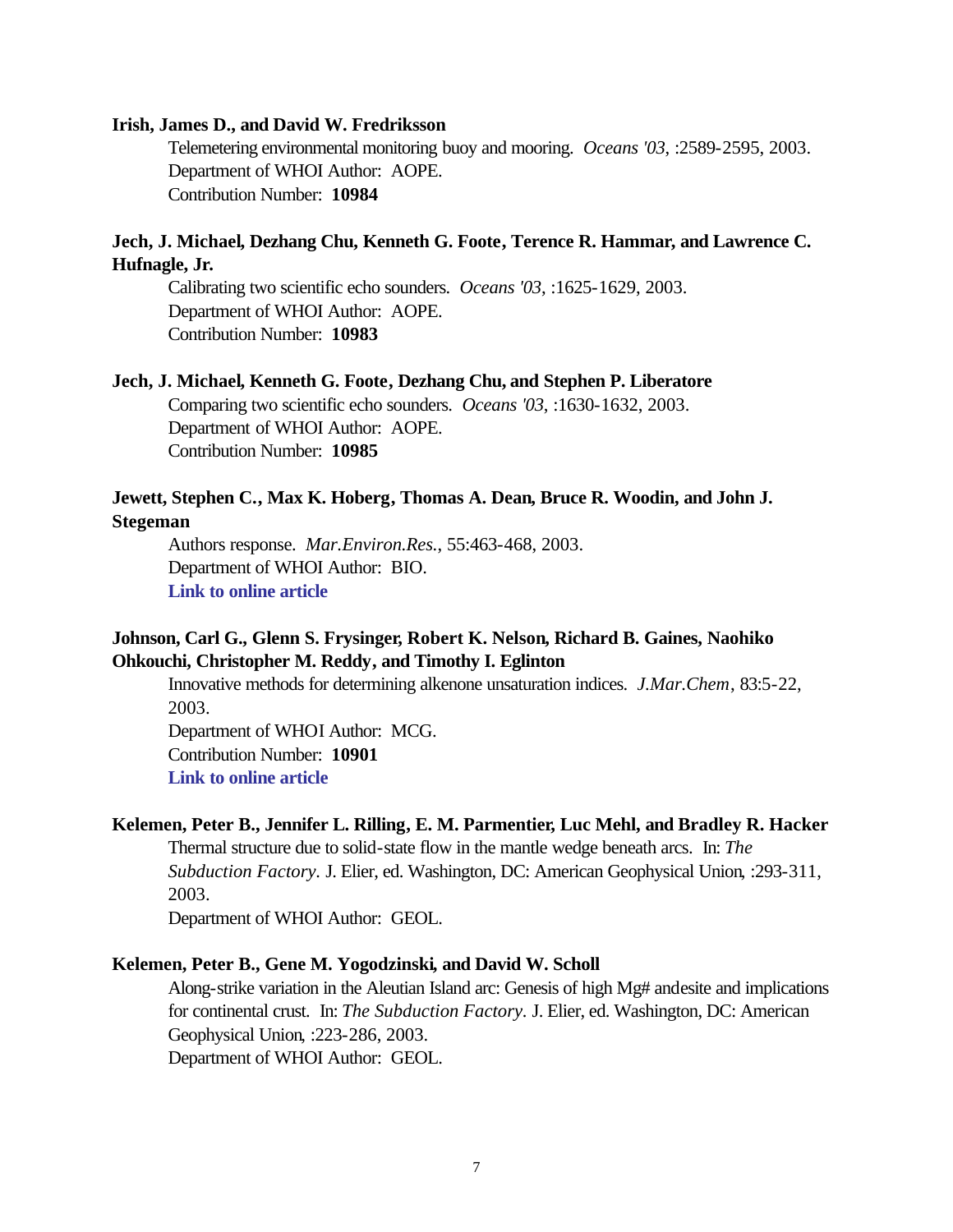### **Kleiven, H. F., E. Jansen, W. B. Curry, D. A. Hodell, and K. Venz**

Atlantic Ocean thermohaline circulation changes on orbital to suborbital timescales during the mid-Pleistocene. *Paleoceanography*, 18(1),1008,doi:10.1029/2001PA000629, 2003. Department of WHOI Author: GEOL. **[Link to online article](http://www.agu.org/journals/pa/pa0301/2001PA000629/2001PA000629.pdf)**

### **Kuever, J., S. M. Sievert, H. Stevens, T. Brinkhoff, and G. Muyzer**

Microorganisms of the oxidative and reductive part of the sulphur cycle at a shallow-water hydrothermal vent in the Aegean Sea (Milos, Greece). *Cah.Biol.Mar.*, 43:413-416, 2002. Department of WHOI Author: BIO. **[Link to online article](http://cbm-online.sb-roscoff.fr/pdf/cb43-3-413-416.pdf)**

### **Lee, Jae Il, Peter D. Clift, Graham Layne, Joel Blum, and Ali Athar Khan**

Sediment flux in the modern Indus River inferred from the trace element composition of detrital amphibole grains. *Sediment.Geol.*, 160:243-257, 2003. Department of WHOI Author: GEOL. Contribution Number: **10829 [Link to online article](http://www.sciencedirect.com/science?_ob=MImg&_imagekey=B6V6X-47HBY7X-1-R&_cdi=5826&_orig=browse&_coverDate=08%2F01%2F2003&_sk=998399998&view=c&wchp=dGLbVtz-zSkzV&_acct=C000011858&_version=1&_userid=142773&md5=2f11bc900f49025418ee16407566391f&ie=f.pdf)**

### **Lentz, S. J.**

A climatology of salty intrusions over the continental shelf from Georges Bank to Cape Hatteras. *J.Geophys.Res.*, 108(C10),3326,doi:10.1029/2003JC001859, 2003. Department of WHOI Author: PO. Contribution Number: **10904 [Link to online article](http://www.agu.org/journals/jc/jc0310/2003JC001859/2003JC001859.pdf)**

### **Lesnoff, M., P. Ezanno, and H. Caswell**

Sensitivity analysis in periodic matrix models: A postscript to Caswell and Trevisan. *Math.Comput.Model.*, 37:945-948, 2003. Department of WHOI Author: BIO.

# **Meinen, Christopher S., Douglas S. Luther, D. Randolph Watts, Alan D. Chave, and Karen L. Tracey**

Mean stream coordinates structure of the Subantarctic Front: Temperature, salinity, and absolute velocity. *J.Geophys.Res.*, 108(C8),3263,doi:10.1029/2002JC001545, 2003. Department of WHOI Author: AOPE. **[Link to online article](http://www.agu.org/journals/jc/jc0308/2002JC001545/2002JC001545.pdf)**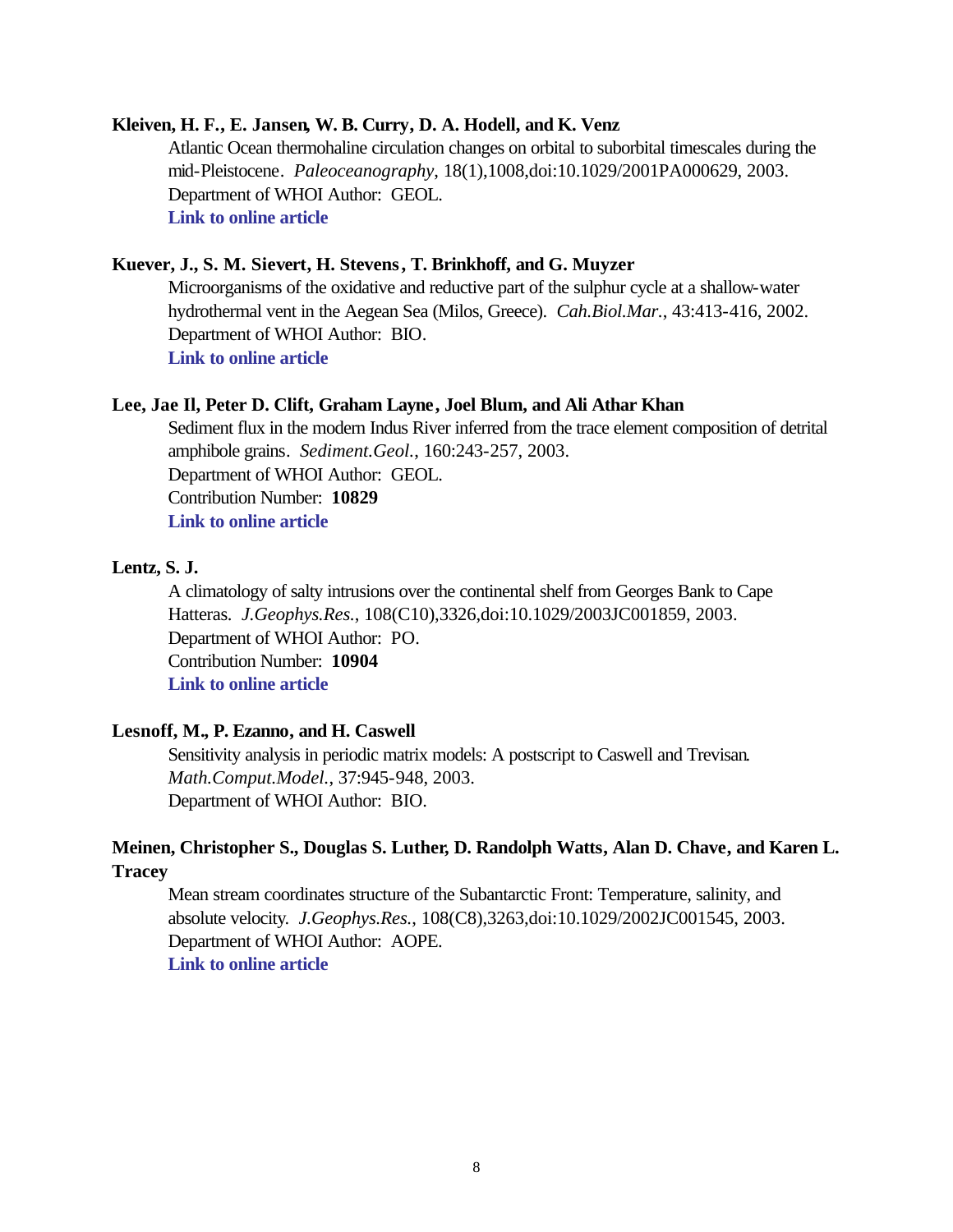# **Meyer, Joel N., Deena M. Wassenberg, Sibel I. Karchner, Mark E. Hahn, and Richard T. Di Giulio**

Expression and inducibility of aryl hydrocarbon receptor pathway genes in wild-caught killifish (*Fundulus heteroclitus*) with different contaminant-exposure histories. *Environ.Toxicol.Chem.*, 22:2337-2343, 2003. Department of WHOI Author: BIO. Contribution Number: **10838**

### **Montesi, Laurent G. J., and Maria T. Zuber**

Spacing of faults at the scale of the lithosphere and localization instability: 2. Application to the Central Indian Basin. *J.Geophys.Res.*, 108(B2),2111,doi:10.1029/2002JB001924, 2003. Department of WHOI Author: GEOL. **[Link to online article](http://www.agu.org/journals/jb/jb0302/2002JB001924/2002JB001924.pdf)**

#### **Montesi, Laurent G. J., and Greg Hirth**

Grain size evolution and the rheology of ductile shear zones: From laboratory experiments to postseismic creep. *Earth Planet.Sci.Lett.*, 211:97-110, 2003. Department of WHOI Author: GEOL. **[Link to online article](http://www.sciencedirect.com/science?_ob=MImg&_imagekey=B6V61-48JK2R6-6-29&_cdi=5801&_orig=browse&_coverDate=06%2F15%2F2003&_sk=997889998&view=c&wchp=dGLbVzz-zSkWW&_acct=C000011858&_version=1&_userid=142773&md5=178c11234240f015efbff0d7e23de05e&ie=f.pdf)**

### **Morozov, Andrey, and John Colosi**

Entropy of acoustical beams in a random ocean. *Oceans '03*, :558-563, 2003. Department of WHOI Author: AOPE.

#### **Niehoff, B.**

Gonad morphology and oocyte development in Pseudocalanus spp. in relation to spawning activity. *Mar.Biol.*, 143:759-768, 2003. Department of WHOI Author: BIO. Contribution Number: **10882 [Link to online article](http://www.springerlink.com/app/home/content.asp?wasp=ege9fdfcf31jqjbe186u&referrer=contribution&format=2&page=1&pagecount=10)**

# **Palenik, B., B. Brahamsha, F. W. Larimer, M. Land, L. Hauser, P. Chain, J. Lamerdin, W. Regala, E. E. Allen, J. McCarren, I. Paulsen, A. Dufresne, F. Partensky, E. A. Webb, and J. B. Waterbury**

The genome of a motile marine Synechoccus. *Nature*, 424:1037-1042, 2003. Department of WHOI Author: BIO. **[Link to online article](http://www.nature.com/cgi-taf/DynaPage.taf?file=/nature/journal/v424/n6952/full/nature01943_fs.html&content_filetype=pdf)**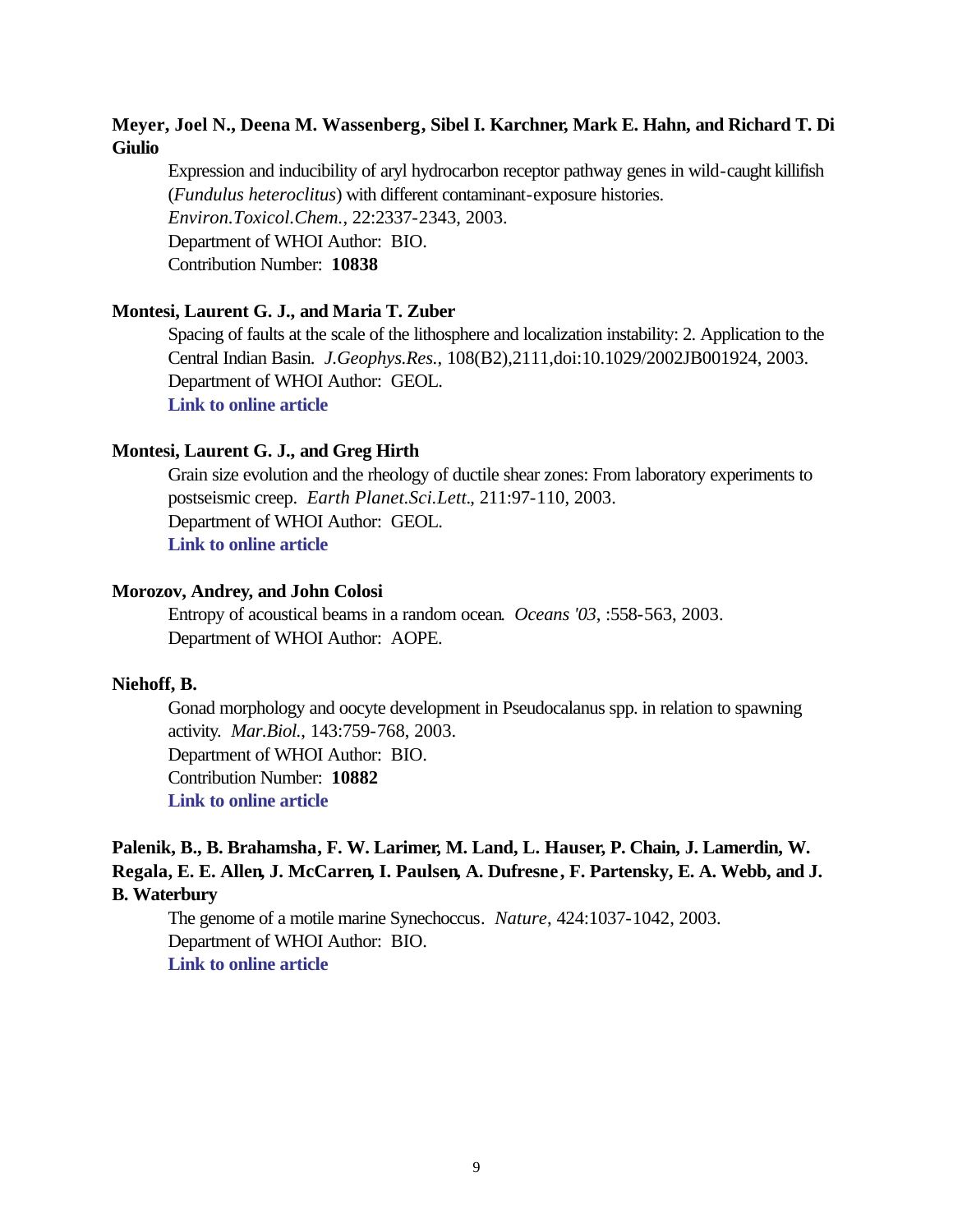# **Pecher, Ingo A., W. Steven Holbrook, Mrinal K. Sen, Daniel Lizarralde, Warren T. Wood, Deborah R. Hutchinson, William P. Dillon, Hartley Hoskins, and Ralph A. Stephen**

Seismic anisotrophy in gas-hydrate- and gas-bearing sediments on the Blake Ridge, from a walkaway vertical seismic profile. *Geophys.Res.Lett.*, 30(14),1733,doi:10.1029/2003GL017477, 2003. Department of WHOI Author: CIS. GEOL. **[Link to online article](http://www.agu.org/journals/gl/gl0314/2003GL017477/2003GL017477.pdf)**

#### **Pedlosky, Joseph, and Jim Thomson**

Baroclinic instability of time-dependent currents. *J.Fluid Mech.*, 490:189-215, 2003. Department of WHOI Author: PO. Contribution Number: **10870 [Link to online article](http://journals.cambridge.org/bin/bladerunner?REQUNIQ=1069190795&REQSESS=781052&117000REQEVENT=&REQINT1=173028&REQAUTH=0)**

#### **Pelekanakis, Milica Stojanovic, and Lee Freitag**

High rate acoustic link for underwater video transmission. *Oceans '03*, :1091-1097, 2003. Department of WHOI Author: AOPE.

### **Perfit, Michael R., Johnson R. Cann, Daniel J. Fornari, Jennifer Engels, Deborah K. Smith, W. Ian Ridley, and Margo H. Edwards**

Interaction of sea water and lava during submarine eruptions at mid-ocean ridges. *Nature*, 426:62-65, 2003. Department of WHOI Author: GEOL. **[Link to online article](http://www.nature.com/cgi-taf/DynaPage.taf?file=/nature/journal/v426/n6962/full/nature02032_fs.html&content_filetype=pdf)**

#### **Ravizza, G., and B. Peucker-Ehrenbrink**

Chemostratigraphic evidence of Deccan volcanism from the marine osmium isotope record. *Science*, 302:1392-1395, 2003. Department of WHOI Author: MCG. Contribution Number: **11040 [Link to online article](http://www.sciencemag.org/cgi/reprint/302/5649/1392.pdf)**

### **Reagan, M. K., K. W. W. Sims, J. Erich, R. B. Thomas, H. Cheng, R. L. Edwards, G. D. Layne, and L. Ball**

Time-scales of differentiation from mafic parents to rhyolite in North American continental arcs. *J.Petrol.*, 44:1703-1726, 2003. Department of WHOI Author: GEOL. **[Link to online article](http://petrology.oupjournals.org/cgi/reprint/44/9/1703.pdf)**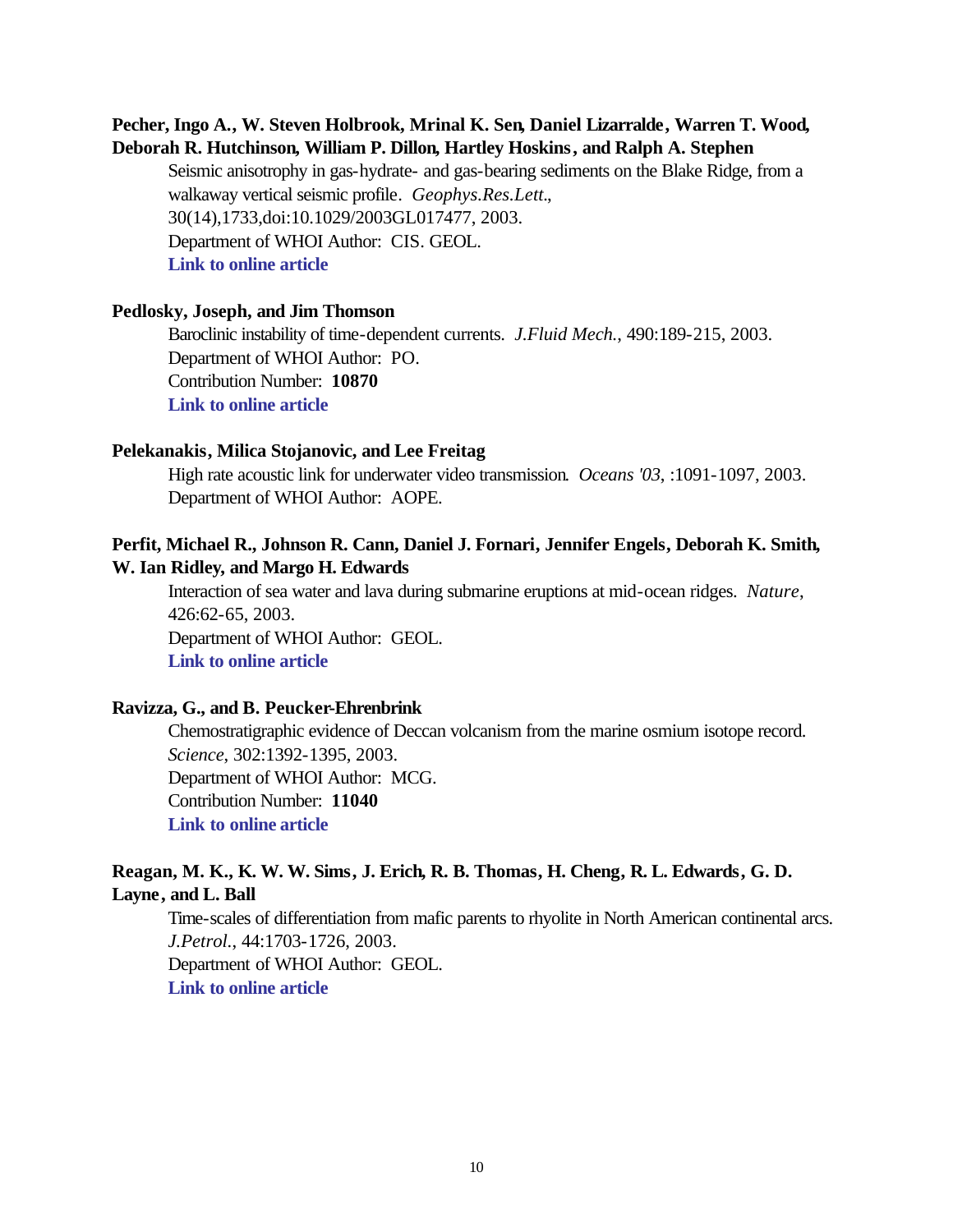### **Reddy, Christopher M., Li Xu, and Rod O'Connor**

Using radiocarbon to apportion sources of polycyclic aromatic hydrocarbons in household soot. *Environ.Forensics*, 4:191-197, 2003. Department of WHOI Author: MCG. GEOL. Contribution Number: **10992**

### **Roberts, David L., and Andrew R. Solow**

Flightless birds - When did the dodo become extinct? *Nature*, 426:245, 2003. Department of WHOI Author: MPC. **[Link to online article](http://www.nature.com/cgi-taf/DynaPage.taf?file=/nature/journal/v426/n6964/full/426245a_fs.html&content_filetype=pdf)**

# **Roberts, S., W. Bach, R. A. Binns, D. A. Vank, C. J. Yeats, D. A. H. Teagle, K. Blacklock, J. S. Blusztajn, A. J. Boyce, M. J. Cooper, N. Holland, and B. McDonald**

Contrasting evolution of hydrothermal fluids in the PACMANUS system, Manus Basin: The Sr and S isotope evidence. *Geology*, 31:805-808, 2003. Department of WHOI Author: MCG. GEOL.

### **Rothman, Daniel, H., John M. Hayes, and Roger E. Summons**

Dynamics of the Neoproterozoic carbon cycle. *Proc.Natl.Acad.Sci.U.S.A.*, 100:8124-8129, 2003. Department of WHOI Author: GEOL.

**[Link to online article](http://www.pnas.org/cgi/reprint/100/14/8124.pdf)**

### **Sarrazin, Jozee, Christian Levesque, S. Kim Juniper, and Margaret K. Tivey**

Mosaic community dynamics on Juan de Fuca Ridge sulfde edifices: Substratum, temperature and implications for trophic structure. *Cah.Biol.Mar.*, 43:275-279, 2002. Department of WHOI Author: MCG. **[Link to online article](http://cbm-online.sb-roscoff.fr/pdf/cb43-3-275-279.pdf)**

#### **Schander, Christoffer, and Kenneth M. Halanych**

DNA, PCR and formalinized animal tissue - a short review and protocols. *Org.Divers.Evol.*, 3:195-205, 2003. Department of WHOI Author: BIO. Contribution Number: **10866**

### **Schulze, Anja, and Kenneth M. Halanych**

Siboglinid evolution shaped by habitat preference and sulfide tolerance. *Hydrobiologia*, 496:199-205, 2003. Department of WHOI Author: BIO. Contribution Number: **10675**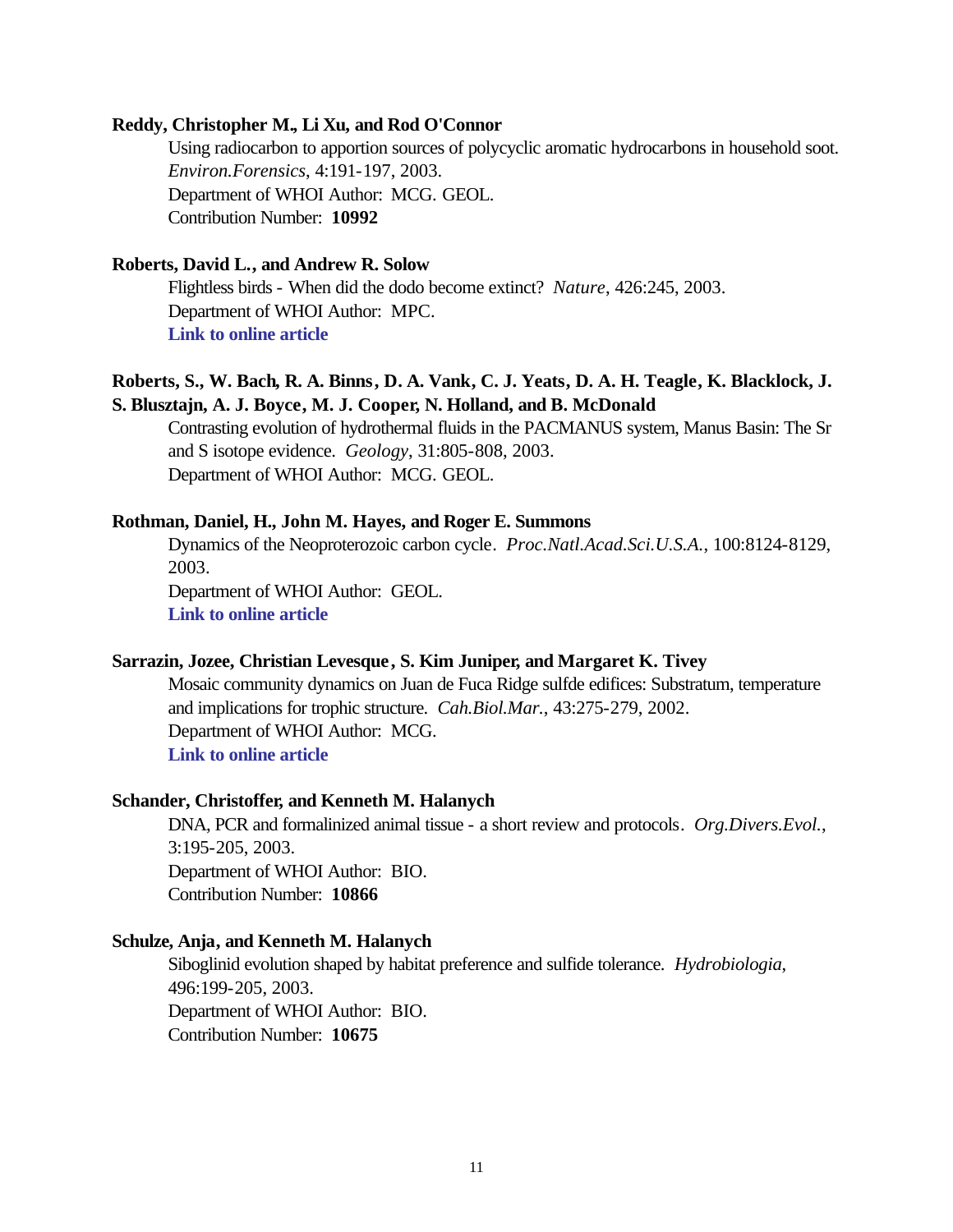#### **Seewald, Jeffrey S.**

Organic-inorganic interactions in petroleum-producing sedimentary basins. *Nature*, 426:327- 333, 2003.

Department of WHOI Author: MCG. **[Link to online article](http://www.nature.com/cgi-taf/DynaPage.taf?file=/nature/journal/v426/n6964/full/nature02132_fs.html&content_filetype=pdf)**

### **Seewald, Jeffrey, Anna Cruse, and Peter Saccocia**

Aqueous volatiles in hydrothermal fluids from the Main Endeavour Field, northern Juan de Fuca Ridge: Temporal variability following earthquake activity. *Earth Planet.Sci.Lett.*, 216:575- 590, 2003. Department of WHOI Author: MCG. Contribution Number: **10991 [Link to online article](http://www.sciencedirect.com/science?_ob=MImg&_imagekey=B6V61-4B28WKR-1-M&_cdi=5801&_orig=browse&_coverDate=12%2F10%2F2003&_sk=997839995&view=c&wchp=dGLbVlb-zSkWz&_acct=C000011858&_version=1&_userid=142773&md5=3191205ad26a30ac63b728ae25e78ce8&ie=f.pdf)**

#### **Seyfried, W. E., Jr., J. S. Seewald, M. E. Berndt, Kang Ding, and D. I. Foustoukos**

Chemistry of hydrothermal vent fluids from the Main Endeavour Field, northern Juan de Fuca Ridge: Geochemical controls in the aftermath of June 1999 seismic events. *J.Geophys.Res.*, 108(B9),2429,doi:10.1029/2002JB001957, 2003. Department of WHOI Author: MCG. **[Link to online article](http://www.agu.org/journals/jb/jb0309/2002JB001957/2002JB001957.pdf)**

### **Shimeta, Jeff, Carl L. Amos, Stace E. Beaulieu, and Stephanie L. Katz**

Resuspension of benthic protists at subtidal coastal sites with differing sediment composition. *Mar.Ecol.Prog.Ser.*, 259:103-115, 2003. Department of WHOI Author: AOPE. Contribution Number: **10837 [Link to online article](http://www.int-res.com/articles/meps2003/259/m259p103.pdf)**

### **Shulman, Igor, Steven H. D. Haddock, Dennis J. McGillicuddy, Jr., Jeffrey D. Paduan, and W. Paul Bissett**

Numerical modeling of bioluminescence distributions in the coastal ocean. *J.Atmos.Ocean.Technol.*, 20:1060-1068, 2003. Department of WHOI Author: AOPE. **[Link to online article](http://ams.allenpress.com/pdfserv/i1520-0426-020-07-1060.pdf)**

### **Sigman, Daniel M., Scott J. Lehman, and Delia W. Oppo**

Evaluating mechanisms of nutrient depletion and  $^{13}$ C enrichment in the intermediate-depth Atlantic during the last ice age. *Paleoceanography*, 18(3),1072,doi:10.1029/2002PA000818, 2003.

Department of WHOI Author: GEOL. **[Link to online article](http://www.agu.org/journals/pa/pa0303/2002PA000818/2002PA000818.pdf)**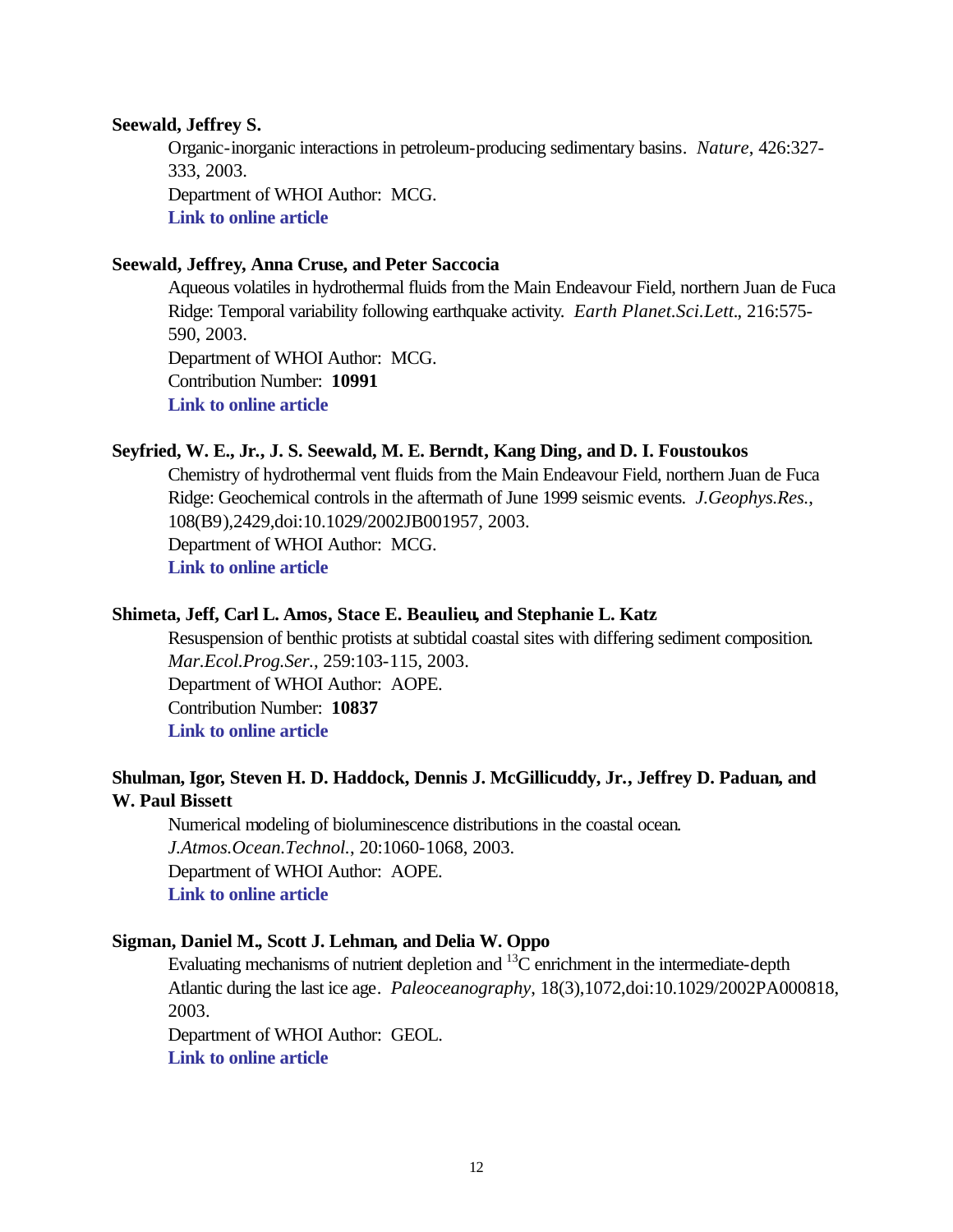### **Smallwood, David A., and Louis L. Whitcomb**

Preliminary identification of a dynamical plant model for the Jason 2 underwater robotic vehicle. *Oceans '03*, :688-695, 2003. Department of WHOI Author: AOPE.

### **Sosolik, C. E., J. R. Hampton, A. C. Lavery, B. H. Cooper, and J. B. Martson**

Thermally enhanced neutralization in hyperthermal energy ion scattering. *Phys.Rev.Lett.*, 90,013201:1-4, 2003. Department of WHOI Author: AOPE. **[Link to online article](http://ojps.aip.org/getpdf/servlet/GetPDFServlet?filetype=pdf&id=PRLTAO000090000001013201000001&idtype=cvips)**

#### **Steele, John, and Porter Hoagland**

Are fisheries "sustainable"? *Fish.Res.*, 64:1-3, 2003. Department of WHOI Author: MPC. Contribution Number: **11004 [Link to online article](http://www.sciencedirect.com/science?_ob=MImg&_imagekey=B6T6N-49M0PVR-1-1&_cdi=5035&_orig=browse&_coverDate=10%2F31%2F2003&_sk=999359998&view=c&wchp=dGLbVtz-zSkzV&_acct=C000011858&_version=1&_userid=142773&md5=22b49bb609bec05d3ef05bb1a9801226&ie=f.pdf)**

### **Steele, John H., and Andrew R. Beet**

Marine protected areas in 'non-linear' ecosystems. *Proc.R.Soc.Lond.Ser.B.Biol.Sci.*, 270:S230-S233, 2003. Department of WHOI Author: MPC. Contribution Number: **10965 [Link to online article](http://ceres.ingentaselect.com/vl=2824147/cl=36/nw=1/fm=docpdf/rpsv/cw/rsl/09628452/v270n1530x2/s32/p230)**

#### **Stix, J., G. D. Layne, and S. N. Williams**

Mechanisms of degassing at Nevado del Ruiz volcano, Columbia. *J.Geol.Soc.London*, 160:507-522, 2003. Department of WHOI Author: GEOL. **[Link to online article](http://fidelio.ingentaselect.com/vl=6865210/cl=115/nw=1/rpsv/ij/geol/00167649/v160n4/s3/p507)**

### **Stojanovic, M., and L. Freitag**

Acquisition of direct sequence spread spectrum acoustic communication signals. *Oceans '03*, :279-286, 2003. Department of WHOI Author: AOPE.

#### **Straub, Susanne M., and Graham D. Layne**

Decoupling of fluids and fluid-mobile elements during shallow subduction: Evidence from halogen-rich andesite melt inclusions from the Izu arc volcanic front. *Geochem.Geophys.Geosyst.*, 4,9004,doi:10.1029/2002GC000349, 2003. Department of WHOI Author: GEOL. **[Link to online article](http://www.agu.org/journals/gc/gc0307/2002GC000349/2002GC000349.pdf)**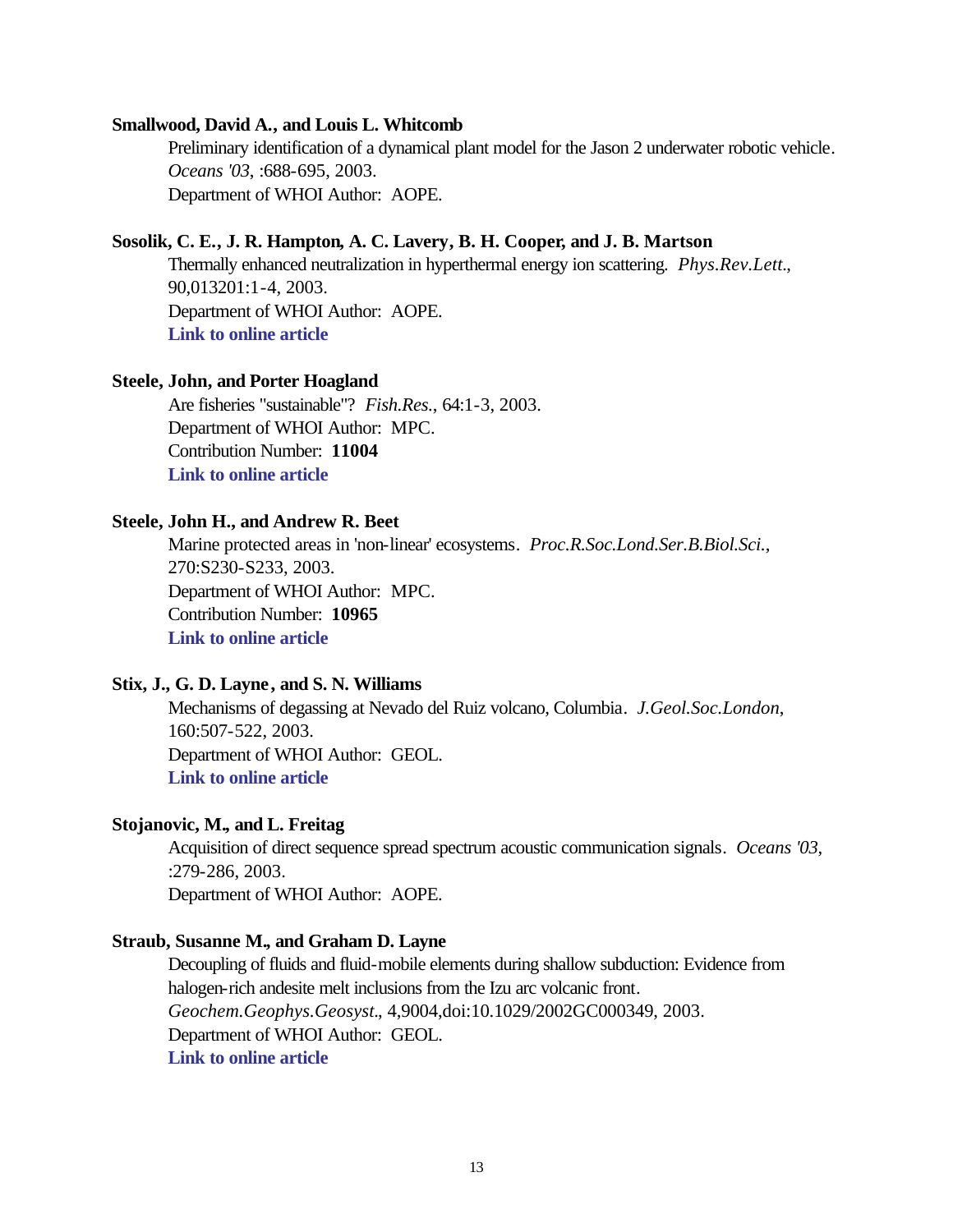#### **Sullivan, Matthew B., John B. Waterbury, and Sallie W. Chisholm**

Cyanophages infecting the oceanic cyanobacterium Prochlorococcus. *Nature*, 424:1047- 1051, 2003. Department of WHOI Author: BIO. **[Link to online article](http://www.nature.com/cgi-taf/DynaPage.taf?file=/nature/journal/v424/n6952/full/nature01929_fs.html&content_filetype=pdf)**

### **Sweeney, Erin N., Dennis J. McGillicuddy, and Ken O. Buesseler**

Biogeochemical impacts due to mesoscale eddy activity in the Sargasso Sea as measured at the Bermuda Atlantic Time-series Study (BATS). *Deep-Sea Res.II*, 50:3017-3039, 2003. Department of WHOI Author: AOPE. MCG. Contribution Number: **10791 [Link to online article](http://www.sciencedirect.com/science?_ob=MImg&_imagekey=B6VGC-49Y3VW2-1-17&_cdi=6035&_orig=search&_coverDate=12%2F31%2F2003&_sk=999499977&view=c&wchp=dGLbVlz-zSkzk&_acct=C000011858&_version=1&_userid=142773&md5=f4da27e142c19a1b33f5f335ebd7f2ef&ie=f.pdf)**

### **Tarrant, Ann M., C. H. Blomquist, P. H. Lima, M. J. Atkinson, and S. Atkinson**

Metabolism of estrogens and androgens by scleractinian corals. *Comp.Biochem.Physiol.B*, 136:473-485, 2003. Department of WHOI Author: BIO. **[Link to online article](http://www.sciencedirect.com/science?_ob=MImg&_imagekey=B6T2R-49KSKF9-4-H&_cdi=4925&_orig=browse&_coverDate=11%2F30%2F2003&_sk=998639996&view=c&wchp=dGLbVtb-zSkzk&_acct=C000011858&_version=1&_userid=142773&md5=887137f244a6ddebb177f3419b604db2&ie=f.pdf)**

### **Thwaites, Fred, and Kurt Polzin**

Structural design considerations of a profiling free vehicle used to measure ocean turbulence. In: *IEEE/OES 7th Working Conference on Current Measurement Technology*, :231-236, 2003.

Department of WHOI Author: AOPE. PO. Contribution Number: **10859**

# **Tittlemier, Sheryl A., Sean W. Kennedy, Mark E. Hahn, Christopher M. Reddy, and Ross J. Norstrom**

Naturally produced halogenated dimethyl bipyrroles bind to the aryl hydrocarbon receptor and induce cytochrome P4501A and porphyrin accumulation in chicken embryo hepatocytes. *Environ.Toxicol.Chem.*, 22:1622-1631, 2003. Department of WHOI Author: BIO. MCG. Contribution Number: **10823**

### **Tivey, Margaret Kingston, Albert M. Bradley, Terrence M. Joyce, and David Kadko**

Insights into tide-related variability at seafloor hydrothermal vents from time-series temperature measurements. *Earth Planet.Sci.Lett.*, 202:693-707, 2002. Department of WHOI Author: MCG. PO. Contribution Number: **10729 [Link to online article](http://www.sciencedirect.com/science?_ob=MImg&_imagekey=B6V61-46P1PX6-1-K&_cdi=5801&_orig=browse&_coverDate=09%2F30%2F2002&_sk=997979996&view=c&wchp=dGLbVlb-zSkzk&_acct=C000011858&_version=1&_userid=142773&md5=74f0f19a6f8d64d9bbeba1d39b784db7&ie=f.pdf)**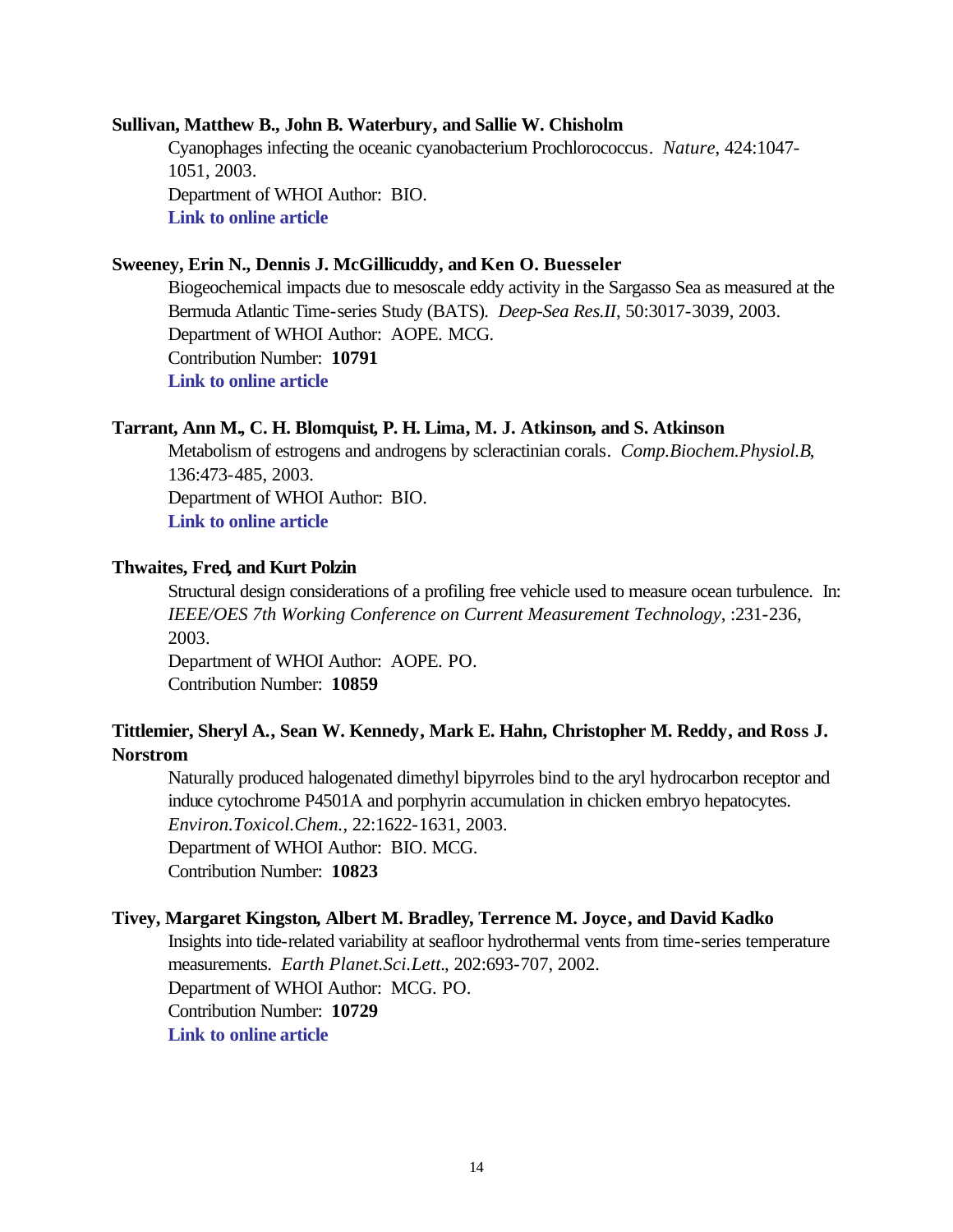### **Tivey, Maurice A., Hans Schouten, and Martin C. Kleinrock**

A near-bottom magnetic survey of the Mid-Atlantic Ridge axis at 26°N: Implications for the tectonic evolution of the TAG segment. *J.Geophys.Res.*, 108(B5),2277,doi:10.1029/2002JB001967, 2003. Department of WHOI Author: GEOL. Contribution Number: **10878 [Link to online article](http://www.agu.org/journals/jb/jb0305/2002JB001967/2002JB001967.pdf)**

### **Utada, H., T. Koyama, H. Shimizu, and A. D. Chave**

A semi-global reference model for electrical conductivity in the mid-mantle beneath the north Pacific region. *Geophys.Res.Lett.*, 30(4),1194,doi:10.1029/2002GL016092, 2003. Department of WHOI Author: AOPE. **[Link to online article](http://www.agu.org/journals/gl/gl0304/2002GL016092/2002GL016092.pdf)**

### **Visscher, Pieter T., Laura K. Baumgartner, Daniel H. Buckley, Daniel R. Rogers, Mary E. Hogan, Christopher D. Raleigh, Kendra A. Turk, and David J. Des Marais**

Dimethyl sulphide and methanethiol formation in microbial mats: Potential pathways from biogenic signatures. *Environ.Microbiol.*, 5:296-308, 2003. Department of WHOI Author: MCG.

# **von Alt, Christopher, Ben Allen, Thomas Austin, Ned Forrester, Lee Freitag, Robert Goldsborough, Michael Grund, Michael Purcell, and Roger Stokey**

Semi-autonomous mapping system. *Oceans '03*, :1709-1717, 2003. Department of WHOI Author: AOPE.

### **Webster, S. E., and A. D. Bowen**

Feasibility analysis of an 11,000 m vehicle with a fiber optic microcable link to the surface. *Oceans '03*, :2469-2474, 2003. Department of WHOI Author: AOPE.

### **Wells, Brian K., Simon R. Thorrold, and Cynthia M. Jones**

Stability of elemental signatures in the scales of spawning weakfish, Cynoscion regalis. *Can.J.Fish.Aquat.Sci.*, 60:361-369, 2003. Department of WHOI Author: BIO.

#### **Wiebe, P. H., and J. L. Reid**

A tribute to Matin V. Angel and Robert L. Smith for their years as Co-Editors of Progess in Oceanography. *Prog.Oceanogr.*, 56:3-5, 2003. Department of WHOI Author: BIO. **[Link to online article](http://www.sciencedirect.com/science?_ob=MImg&_imagekey=B6V7B-47W5K69-1-5&_cdi=5838&_orig=browse&_coverDate=01%2F31%2F2003&_sk=999439998&view=c&wchp=dGLbVzz-zSkWb&_acct=C000011858&_version=1&_userid=142773&md5=300fe16169a91d1f687fd3cf3b696cb2&ie=f.pdf)**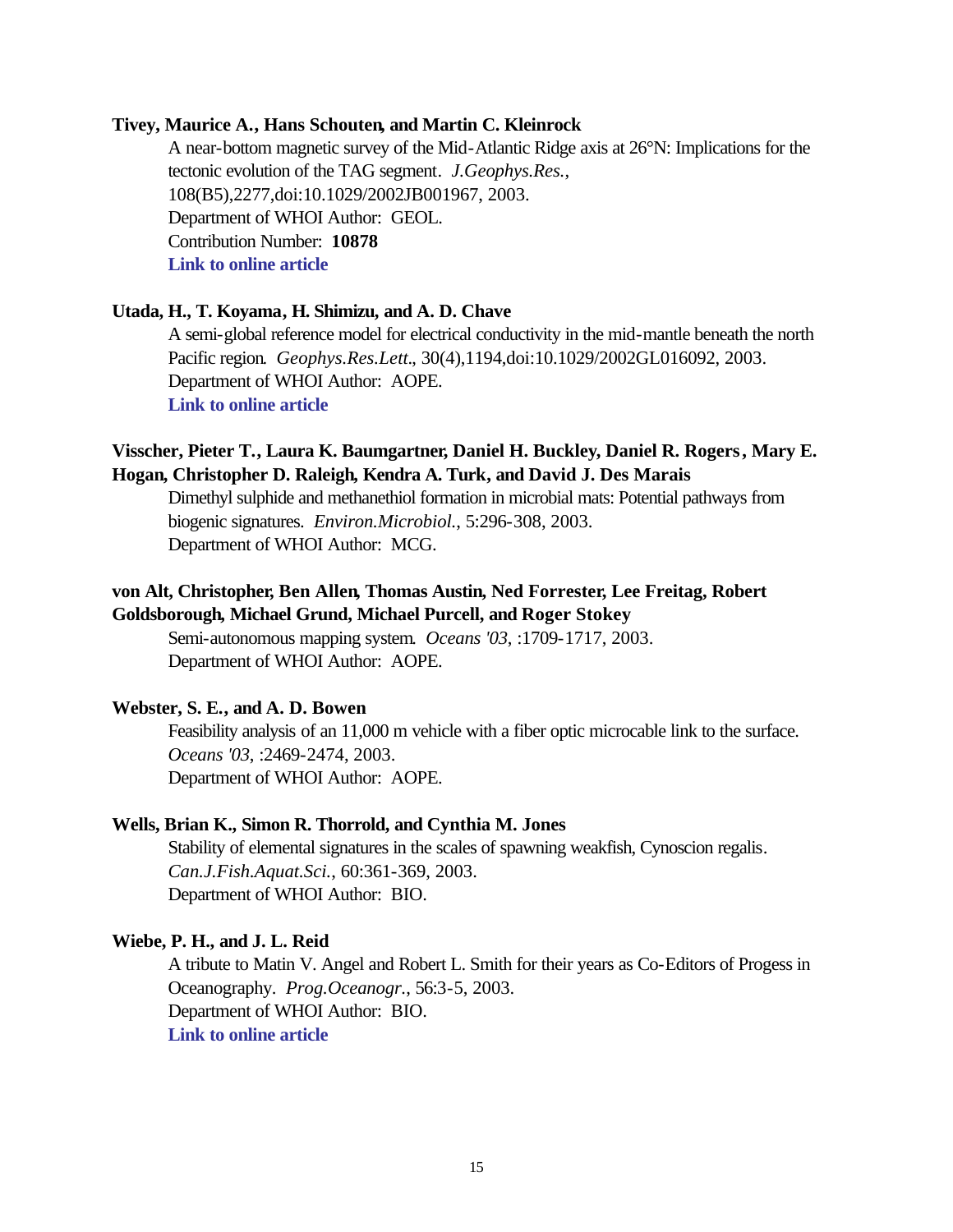# **Williams, Albert J., III, Janet J. Fredericks, Edward Hobart, Matthew S. Carson, Colin Tierney, and Andrew Waterbury**

Observatory measurements of waves and current. In: *IEEE 7th Working Conference on Current Measurement Technology, March 13-15, 2003, San Diego, CA. New York, NY:* IEEE, :257-263, 2003. Department of WHOI Author: AOPE. Contribution Number: **10864**

### **Williams, Albert J., III, and Archie Todd Morrison, III**

Electronic crosstalk and linearity in the acoustic travel-time current meter, MAVS. *Oceans '03*, :1510-1515, 2003. Department of WHOI Author: AOPE. Contribution Number: **10974**

#### **Xiao, Xiaohui, Wenlu Zhu, and Brian Evans**

Deformation mechanisms and failure modes in solnhofen limestone. In: *Soil and Rock America, Proceedings of the 39th U.S. Rock Mechanics Symposium, M.I.T., Cambridge, MA, June 21-June 26, 2003*, :453-458, 2003. Department of WHOI Author: GEOL.

### **Zedler, S. E., T. D. Dickey, S. C. Doney, J. F. Price, X. Yu, and G. L. Mellor**

Analyses and simulations of the upper ocean's response to Hurricane Felix at the Bermuda Testbed Mooring site: 13-23 August 1995. *J.Geophys.Res.*, 107(C12),3232, doi:10.1029/2001JC000969, 2002. Department of WHOI Author: MCG. **[Link to online article](http://www.agu.org/journals/jc/jc0212/2001JC000969/2001JC000969.pdf)**

### **Zhu, Wenlu, Patrick Baud, and Teng-fong Wong**

Dilatancy and post-yielding behavior in porous sandstones: A new loading path. In: *Soil and Rock America, Proceedings of the 39th U.S. Rock Mechanics Symposium, M.I.T., Cambridge, MA, June 21-June 26, 2003*, :437-444, 2003. Department of WHOI Author: GEOL.